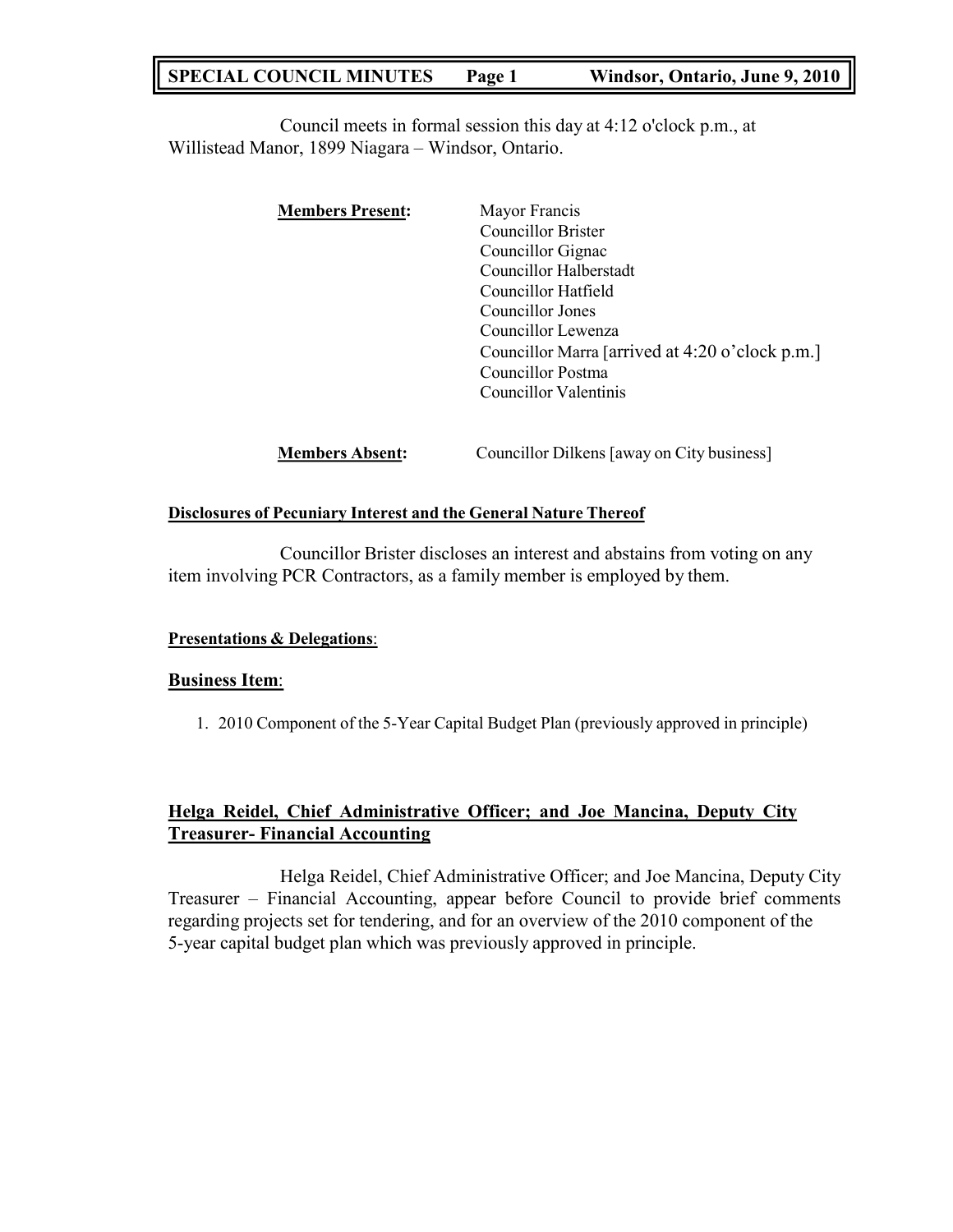## **SPECIAL COUNCIL MINUTES Page 2 Windsor, Ontario, June 9, 2010**

Moved by Councillor Gignac, seconded by Councillor Hatfield, **M240-2010** That Council **APPROVE** the 2010 Recommended Capital Budget as submitted; and

That the complete 5-year Capital Plan (for years 2011 through 2014) be brought forth in a future report to City Council; and

That in order to expedite the issuance of tenders and the necessary work to be completed, that, for those Capital Projects which are the responsibility of the City Engineer and subject to "tender only" (not RFP), and for which the tender submissions fall within the approved capital budget, that the Chief Administrative Officer and City Clerk **BE AUTHORIZED** to sign an agreement with the successful proponents satisfactory in legal form to the City Solicitor; in financial content to the Chief Financial Officer & City Treasurer, and in technical content with the City Engineer, and further, that the results of these tenders be subsequently reported to City Council for information purposes; and

That the Capital Budget requests submitted after administrative review, **BE CONSIDERED** at a future meeting of Council.

Carried.

Councillor Lewenza was absent from the meeting when the vote was taken on this matter.

AFB/10444

The meeting recesses at 4:50 o'clock p.m.

The meeting reconvenes at 6:08 o'clock p.m.

#### **By-laws**

Moved by Councillor Postma, seconded by Councillor Valentinis, That the following By-law No. 88-2010 be introduced and read a first and second

time:

By-law 88-2010 "A By-law to confirm the proceedings of the Council of the Corporation of the City of Windsor at its meeting held on the 9<sup>th</sup> day of June, 2010"

Carried.

#### **Third Reading of By-law**

Moved by Councillor Postma, seconded by Councillor Valentinis,

That By-Law 88-2010, having been read a first and second time be now read a third time and finally passed and that the Mayor and Clerk **BE AUTHORIZED** to sign and seal the same notwithstanding any contrary provision of the Council.

Carried.